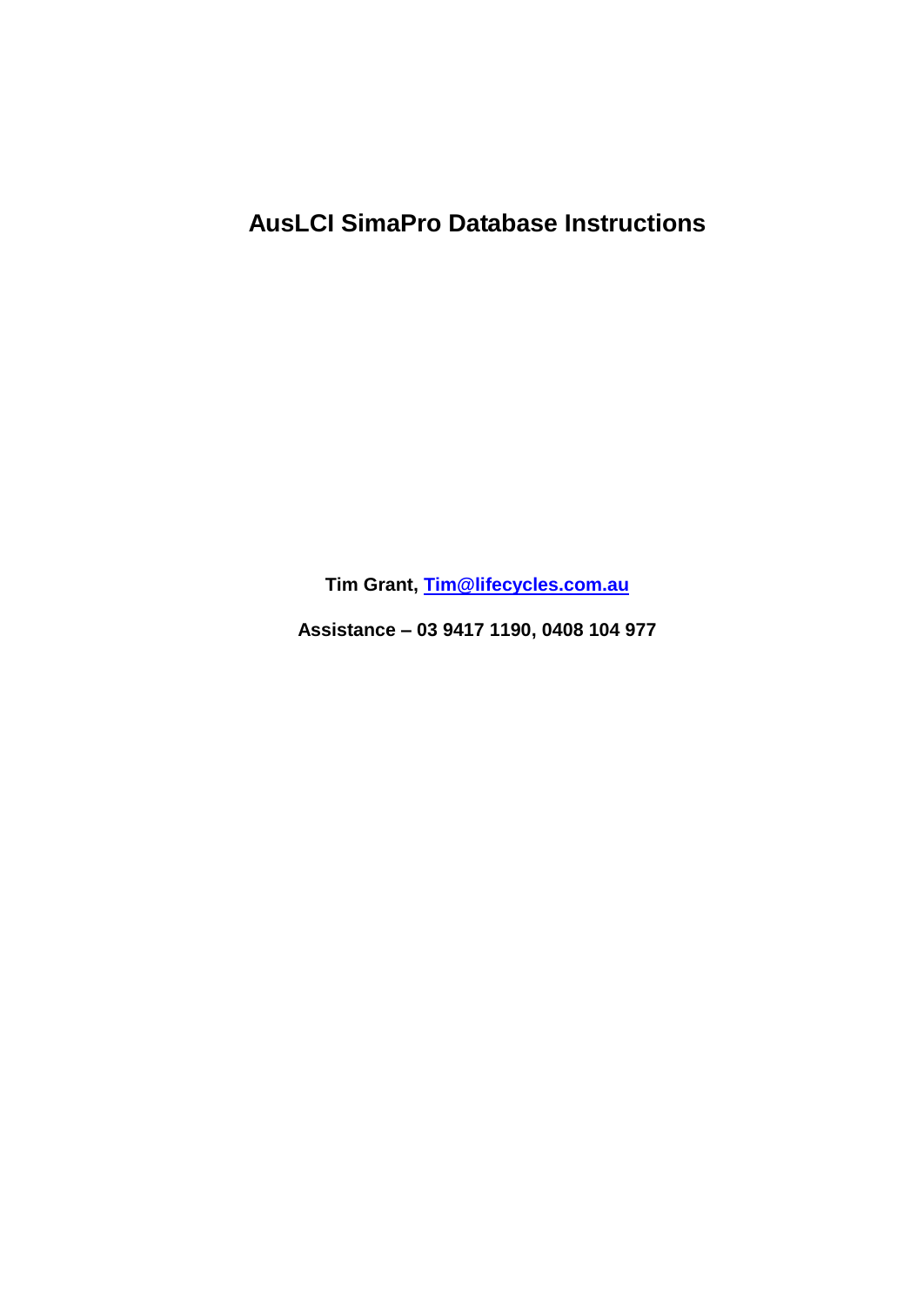## **Instructions for Installing AusLCI Database**

## **Step 1 download the file and unpack**

The download location is always on the lifecycles.com.au website - under Software > Life Cycle Strategies Databases and Tools section.

| File type      | The good                                      | The bad                        |
|----------------|-----------------------------------------------|--------------------------------|
| <b>SimaPro</b> | Smallest version of all. Good for people on a | Some browsers rename the       |
| backup file    | multi-user system where the server is remote  | suffix to .zip making the file |
|                | - you can use a SPBackup file to upload the   | not work without renaming to   |
|                | new database to the server.                   | XXXX.SPBackup                  |

| <b>File type</b><br><b>SimaPro</b><br>backup<br>file | <b>Instructions</b><br>To unpack this file - open SimaPro and select menu item FILE > Database<br>management > Restore. Select the backup file from your where you downloaded<br>the file. When the restore dialogue opens select the location - you default location<br>will normally appear and is fine to use, the press save. Be careful not to click on<br>one of your existing library names shown inside the dialogue, and this will make<br>the restored file overwrite your file. |                    |  |  |  |
|------------------------------------------------------|--------------------------------------------------------------------------------------------------------------------------------------------------------------------------------------------------------------------------------------------------------------------------------------------------------------------------------------------------------------------------------------------------------------------------------------------------------------------------------------------|--------------------|--|--|--|
|                                                      | Save database                                                                                                                                                                                                                                                                                                                                                                                                                                                                              | $\times$<br>$\Box$ |  |  |  |
|                                                      | local server<br>Server<br>$\overline{\phantom{a}}$<br>C:\Users\Public\Documents\SimaPro\Database<br>$\blacktriangledown$<br>Location                                                                                                                                                                                                                                                                                                                                                       | Save<br>Cancel     |  |  |  |
|                                                      | Database name<br>AustraliaIO08_09GHG                                                                                                                                                                                                                                                                                                                                                                                                                                                       | <b>Browse</b>      |  |  |  |
|                                                      | BiofuelsEPH July52016<br>EVAHSYSTEMDatabase22032016<br>Servers<br>LCSMasterTimsJune202016<br>Locations<br>Macquarie_Ash_Project                                                                                                                                                                                                                                                                                                                                                            |                    |  |  |  |
|                                                      |                                                                                                                                                                                                                                                                                                                                                                                                                                                                                            |                    |  |  |  |
|                                                      | ProfessionalAU2016                                                                                                                                                                                                                                                                                                                                                                                                                                                                         |                    |  |  |  |
|                                                      | ProfessionalGHD<br>S1308_updated_may13<br>Update820                                                                                                                                                                                                                                                                                                                                                                                                                                        | Update             |  |  |  |
|                                                      | AusLCI_2016_04_08<br>Database                                                                                                                                                                                                                                                                                                                                                                                                                                                              |                    |  |  |  |
|                                                      |                                                                                                                                                                                                                                                                                                                                                                                                                                                                                            |                    |  |  |  |